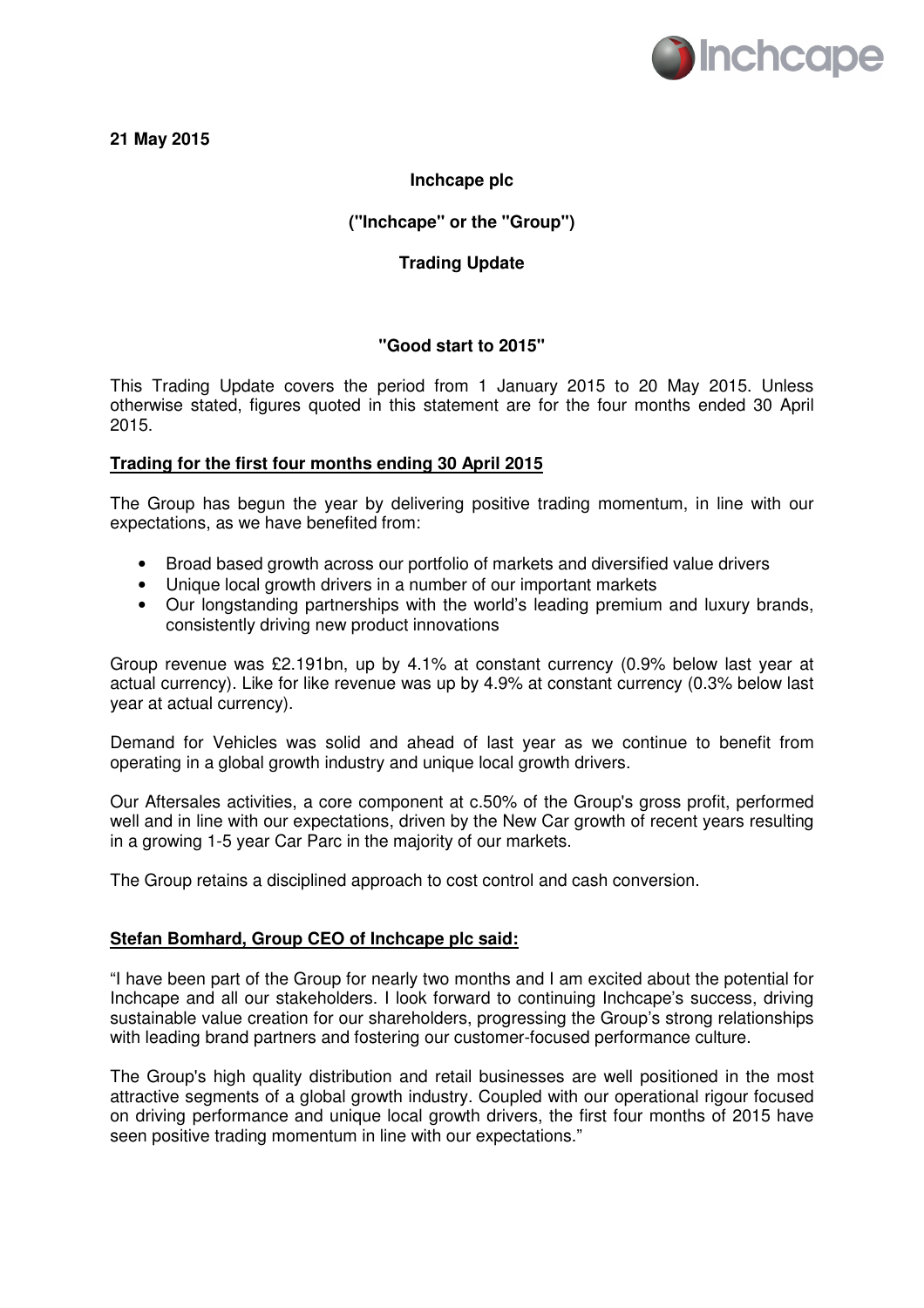

#### **Regional Commentary**

We have delivered a solid start to the year in Australasia, underpinned by the launches of the Subaru Outback and Liberty models. In our Retail operations our premium and luxury brand partners continue to grow ahead of the market.

In the UK, revenue growth has been strong, with our brand portfolio continuing the long-term trend of winning market share. Year on year margins improved in New Vehicles but there was pressure in Used Vehicles. Aftersales activities also performed well.

In Europe our revenue performance was in line with our expectations. A benign New Car market in Belgium was characterised by growth in fleet sales and lower private volumes. We saw a continuation of the recovery in the Greek New Vehicle market.

Our revenue performance in North Asia was strong. The Hong Kong New Vehicle market was up 10.0% in the first four months of 2015, supported by the commercial vehicle scrappage scheme. The sustained development of the 1-5 year Car Parc generated growth in our high margin service and parts value drivers.

In South Asia we have benefited from growth in the Singaporean New Vehicle market, as the Certificate of Entitlement (COE) cycle accelerates with an increased flow of old vehicles being de-registered. However, the current trading environment is competitive, driven by the recent increase in COE prices.

Our performance in Emerging Markets was in-line with our expectations. This included a challenging revenue environment in Russia, albeit with Russian vehicle margins increasing as supply and demand rebalances.

#### **2015 Outlook**

Our partnerships with the world's leading OEMs and our balance sheet strength position us to seize attractive opportunities, make disciplined capital investment in high margin and high growth markets and continue with our previously announced £100m share buyback programme.

We continue to expect the Group to deliver a robust underlying constant currency performance in 2015. Notwithstanding the competitive pressure on vehicle margins in some of our markets, we are well positioned to take advantage of the attractive growth prospects in the premium and luxury segments across our markets.

Ends.